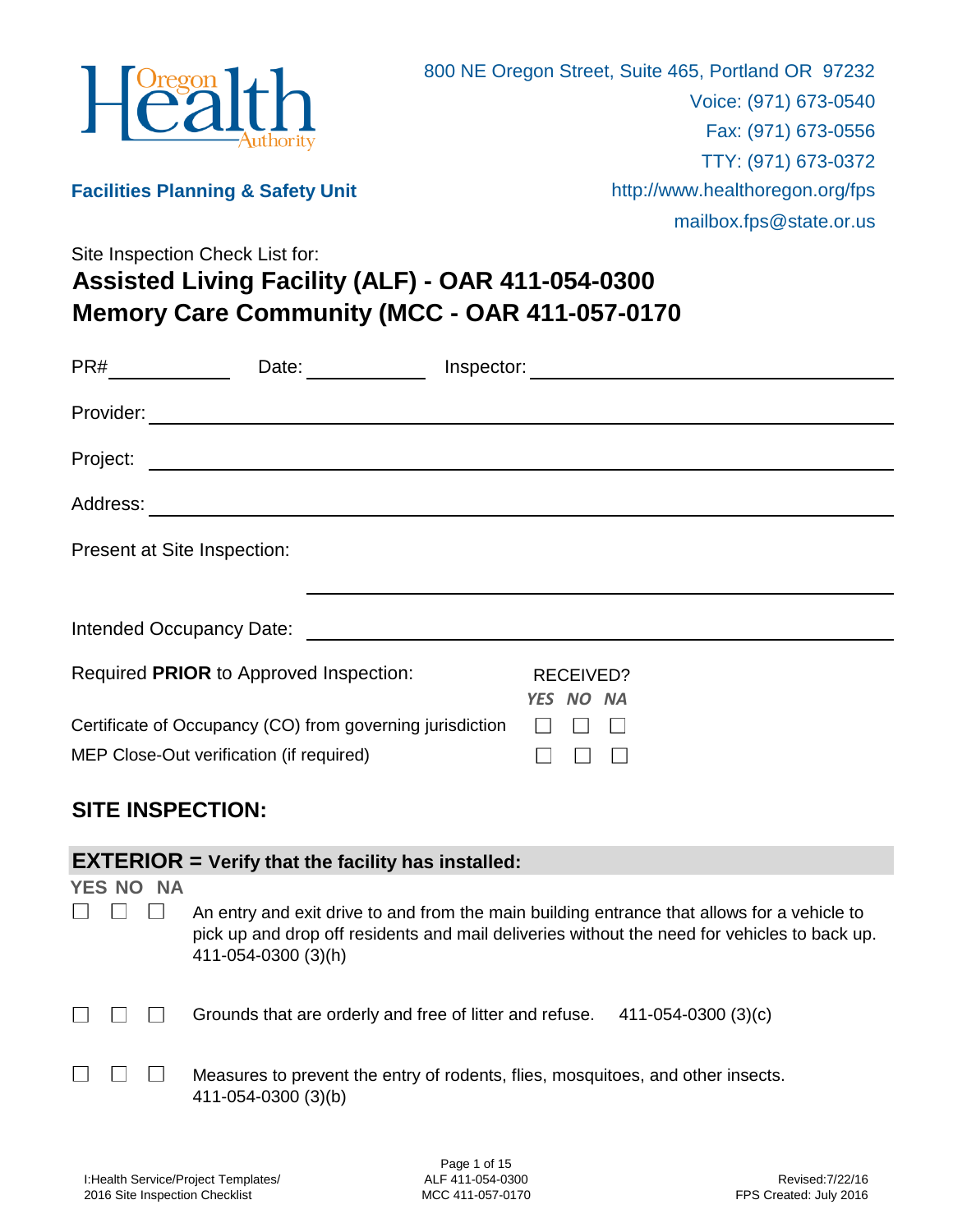|                                        | <b>PATHWAYS/WALKWAYS/ACCESSES must be:</b><br>Made of hard, smooth material. $411-054-0300(3)(a)$                                                      |  |
|----------------------------------------|--------------------------------------------------------------------------------------------------------------------------------------------------------|--|
|                                        | Surface to be a medium to dark reflectance value to prevent glare from reflected sunlight.<br>411-057-0170 (5)(c)                                      |  |
|                                        | Accessible. 411-054-0300 (3)(a)                                                                                                                        |  |
|                                        | Maintained in good repair. 411-054-0300 (3)(a)                                                                                                         |  |
|                                        | Lighting fixtures and circuitry must conform to lighting intensities in Table 2.<br>411-057-0170 (3)(b)(B)                                             |  |
|                                        | Exterior Walking Surface (Night) Ambient = 5 FC                                                                                                        |  |
|                                        | Reading $@$ 30" above walk surface =                                                                                                                   |  |
| <b>GARBAGE:</b><br>YES NO<br><b>NA</b> |                                                                                                                                                        |  |
|                                        | Garbage must be stored in covered refuse containers.<br>$411 - 054 - 0300(3)(c)$                                                                       |  |
|                                        | Outside area drain with Hot & Cold water hose bibs must be provided for sanitizing laundry<br>carts, food carts, and garbage cans. 411-054-0300 (9)(c) |  |
| <b>LANDSCAPING:</b>                    |                                                                                                                                                        |  |

|                                                              | EANDOUAL ING.                                                                       |  |
|--------------------------------------------------------------|-------------------------------------------------------------------------------------|--|
| 11 11 11                                                     | Contracted or Third Party Services Provided. 411-054-0300 (3)(e)                    |  |
|                                                              | 0R                                                                                  |  |
| <u>LI LI LI </u>                                             | Provide storage for all maintenance equipment. 411-054-0300 (3)(e)                  |  |
| $\begin{array}{ccc} \square & \square & \square \end{array}$ | Locked storage for all Poisons, Chemicals, rodenticides, and other toxic materials. |  |
|                                                              | 411-054-0300 (3)(b)                                                                 |  |
|                                                              |                                                                                     |  |
| П П П                                                        | Materials must be properly labeled. 411-054-0300 (3)(b)                             |  |
|                                                              |                                                                                     |  |

| $INTERIOR = Verify that the facility is or has installed:$ |  |
|------------------------------------------------------------|--|
| <b>ENTRY/EXITS:</b>                                        |  |

#### **YES NO N/A**

- Reception area that is visible and accessible to residents and visitors when entering the  $\begin{array}{ccc} \square & \square & \square \end{array}$ doors of the main entrance. 411-054-0300 (4)(a)
- $\begin{array}{ccc} \square & \square & \square \end{array}$ 
	- Exit door alarms or other acceptable system must be provided for security purposes and to alert staff when residents exit the ALF. The door system may be integrated with a call system. 411-054-0300 (11)(b)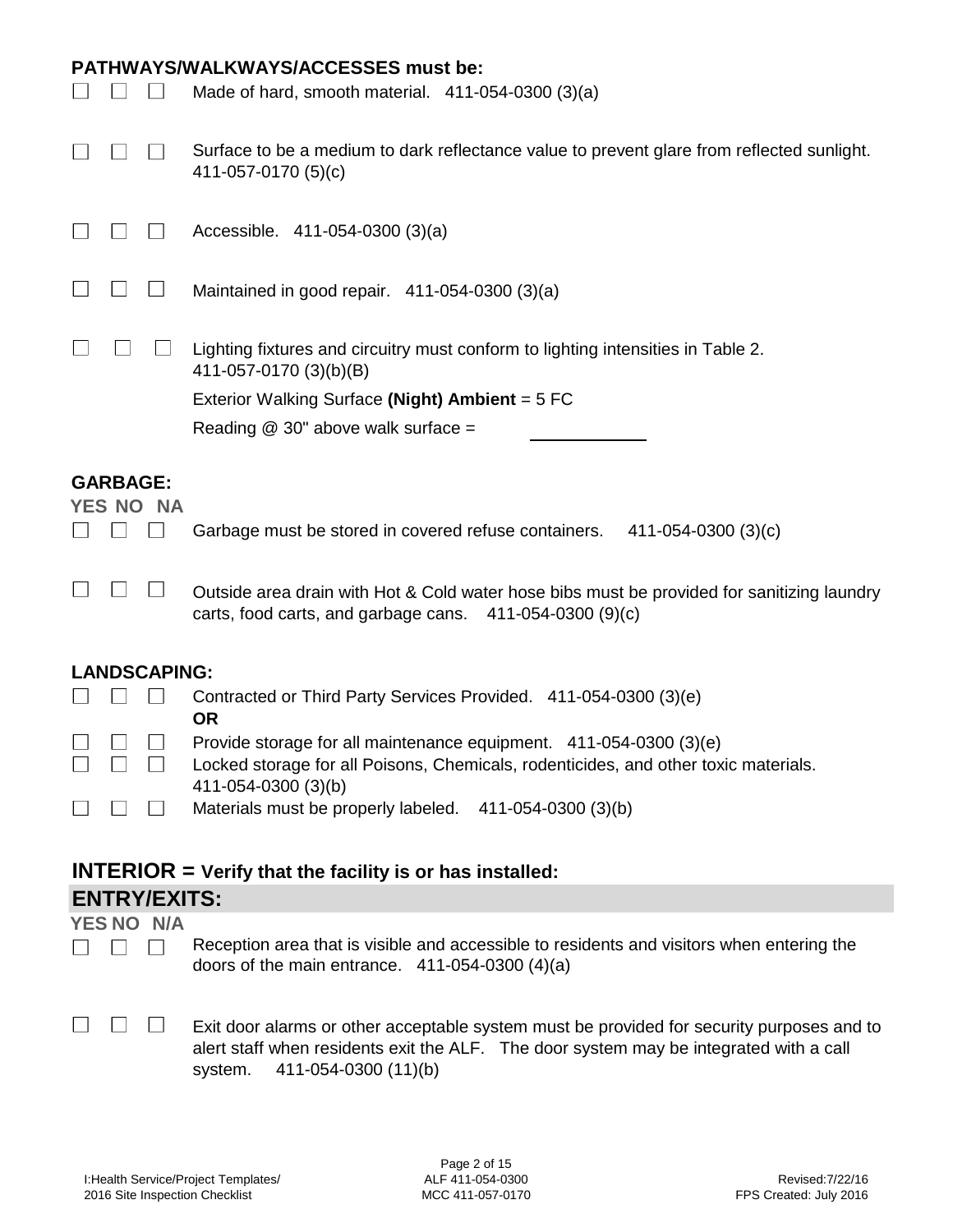|                 |           | Exit doors may not include locks that DELAY or PREVENT evacuation except as specified<br>by the building code. Department approval required to install.<br>411-054-0300 (4)(e) & 411-054-0300 (4)(e)(A)                                                                                                                         |
|-----------------|-----------|---------------------------------------------------------------------------------------------------------------------------------------------------------------------------------------------------------------------------------------------------------------------------------------------------------------------------------|
|                 |           | MCC may not have entrance and exit doors that are closed with non-electronic keyed locks.<br>A door with a keyed lock may not be placed between a resident and the exit.<br>411-057-0170 (9)(c)                                                                                                                                 |
|                 |           | Electronic locking devises used on MCC exit doors must release upon Fire alarm/Sprinkler<br>Activation; Power failure; by key button or key pad activation.<br>411-057-0170 (9)(a)(A)(B)(C)                                                                                                                                     |
|                 |           | If keypads are used at exits, directions for the keypad code and their operation must be<br>posted on the outside of the door to allow access to the unit. However, if all the community<br>is endorsed, then directions for the operation of the locks need not be posed on the outside<br>of the door.<br>411-057-0170 (9)(b) |
|                 |           | If MCC does not post the code, the community must develop a policy or a system that<br>allows for visitor entry. $411-057-0170(9)(d)$                                                                                                                                                                                           |
|                 |           | Lighting fixtures and circuitry must conform to lighting intensities in Table 2.<br>411-057-0170 (3)(b)(B)<br>Exterior Entrance (Night) Ambient = 10 FC<br>Reading $@30"$ AFF =                                                                                                                                                 |
|                 |           | Lighting fixtures and circuitry must conform to lighting intensities in Table 2.<br>411-057-0170 (3)(b)(B)<br>Interior Entry (Day) Ambient = $50$ FC<br>Reading $@$ 30" AFF - 10' inside door =                                                                                                                                 |
|                 |           | Lighting fixtures and circuitry must conform to lighting intensities in Table 2.<br>411-057-0170 (3)(b)(B)<br>Interior Entry (Night) Ambient = 10 FC<br>Reading $@30"$ AFF =                                                                                                                                                    |
|                 |           | Each resident or unit must be provided a mailbox that meets US Postal Service<br>Requirements. 411-054-0300 (6)(f)                                                                                                                                                                                                              |
| <b>OVERALL:</b> |           |                                                                                                                                                                                                                                                                                                                                 |
| YES NO          | <b>NA</b> | Memory Care Communities located on ground floor. 411-057-0170 (2)(b)                                                                                                                                                                                                                                                            |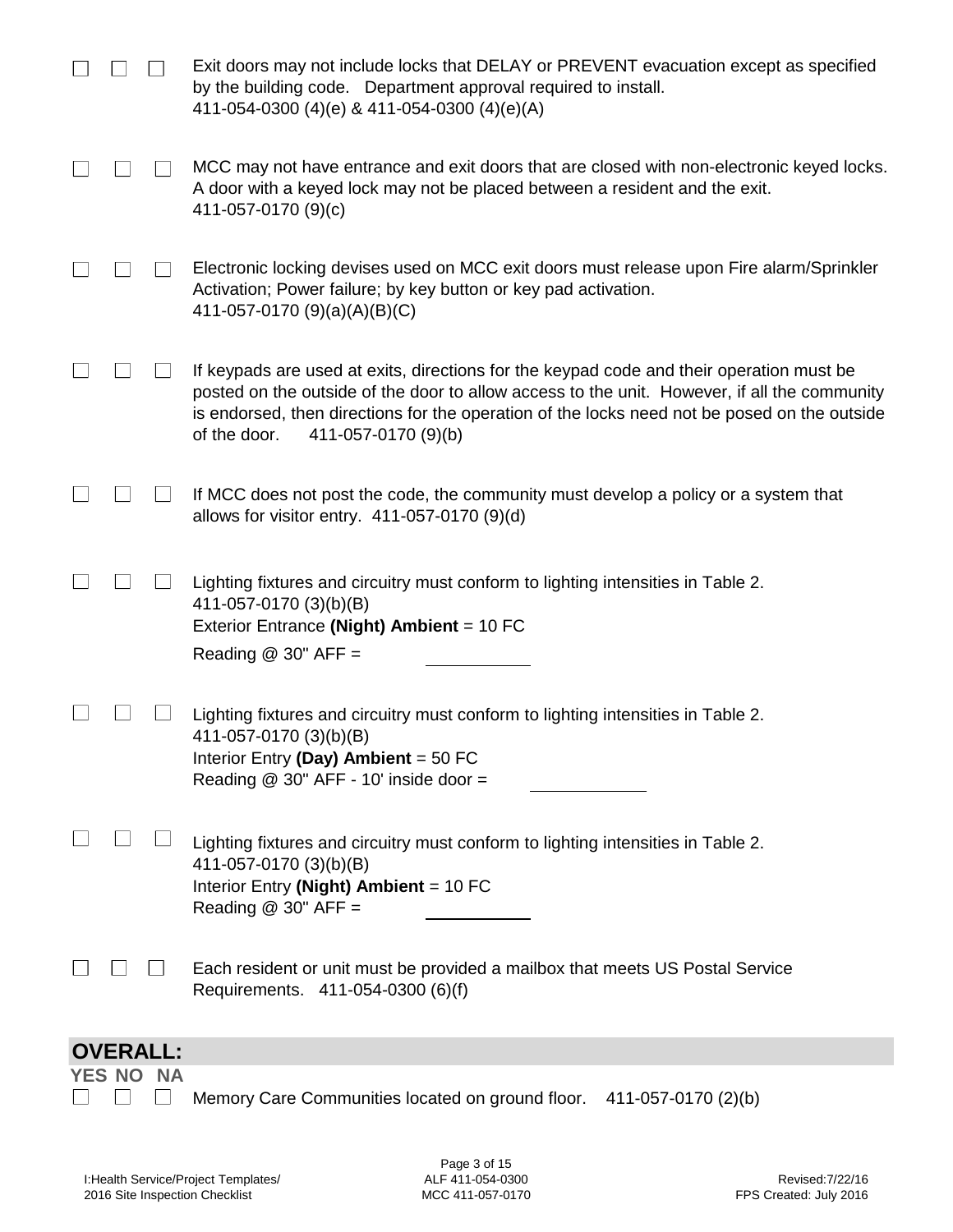|  | Maximize functional abilities, accommodate behavior related to dementia, promote safety,<br>enhance personal dignity and encourage independence.<br>411-057-0170 (1)                                          |
|--|---------------------------------------------------------------------------------------------------------------------------------------------------------------------------------------------------------------|
|  | Emphasize a residential appearance while retaining the features required to support special<br>resident needs. 411-054-0300 (4)                                                                               |
|  | All interior and exterior materials, surfaces, & equipment necessary for the health, safety,<br>and comfort of the resident will be kept clean and in good repair.<br>411-054-0300 (4)(i)                     |
|  | Be free from unpleasant odors.<br>411-054-0300 (4)(h)                                                                                                                                                         |
|  | High visual surface contrast between floor and wall, wall & door, and between floor and<br>other objects.<br>411-057-0170 (4)(b)                                                                              |
|  | Walls, floors, ceilings, and woodwork must be finished to minimize reflected glare and must<br>have a low sheen or matte finish. $411-057-0170(4)(a)$                                                         |
|  | Use of Extension Cords and Special Taps are not allowed.<br>411-054-0300 (10)((b)                                                                                                                             |
|  | There must be an accessible local access public telephone in a private area that allows a<br>resident or another individual to conduct a private conversation.<br>411-054-0300 (12)(b)                        |
|  | Hard Surface Floors and base must be free from cracks and breaks.<br>$411 - 054 - 0300(4)(c)(A)$                                                                                                              |
|  | Carpeting and other floor materials must be constructed and installed to minimize<br>resistance for passage of wheelchairs and other ambulation aids.<br>411-054-0300 (4(c)(B)                                |
|  | Thresholds and floor junctures must be maintained to allow for the passage of wheelchairs<br>and to prevent a tripping hazard. $411-054-0300$ (4)(c)(C)                                                       |
|  | Resident areas must maintain 70 degrees Fahrenheit. Required temperatures are no less<br>than 70 degrees Fahrenheit during the day and 60 degrees Fahrenheit during sleeping<br>hours. 411-054-0300 (8)(a)(A) |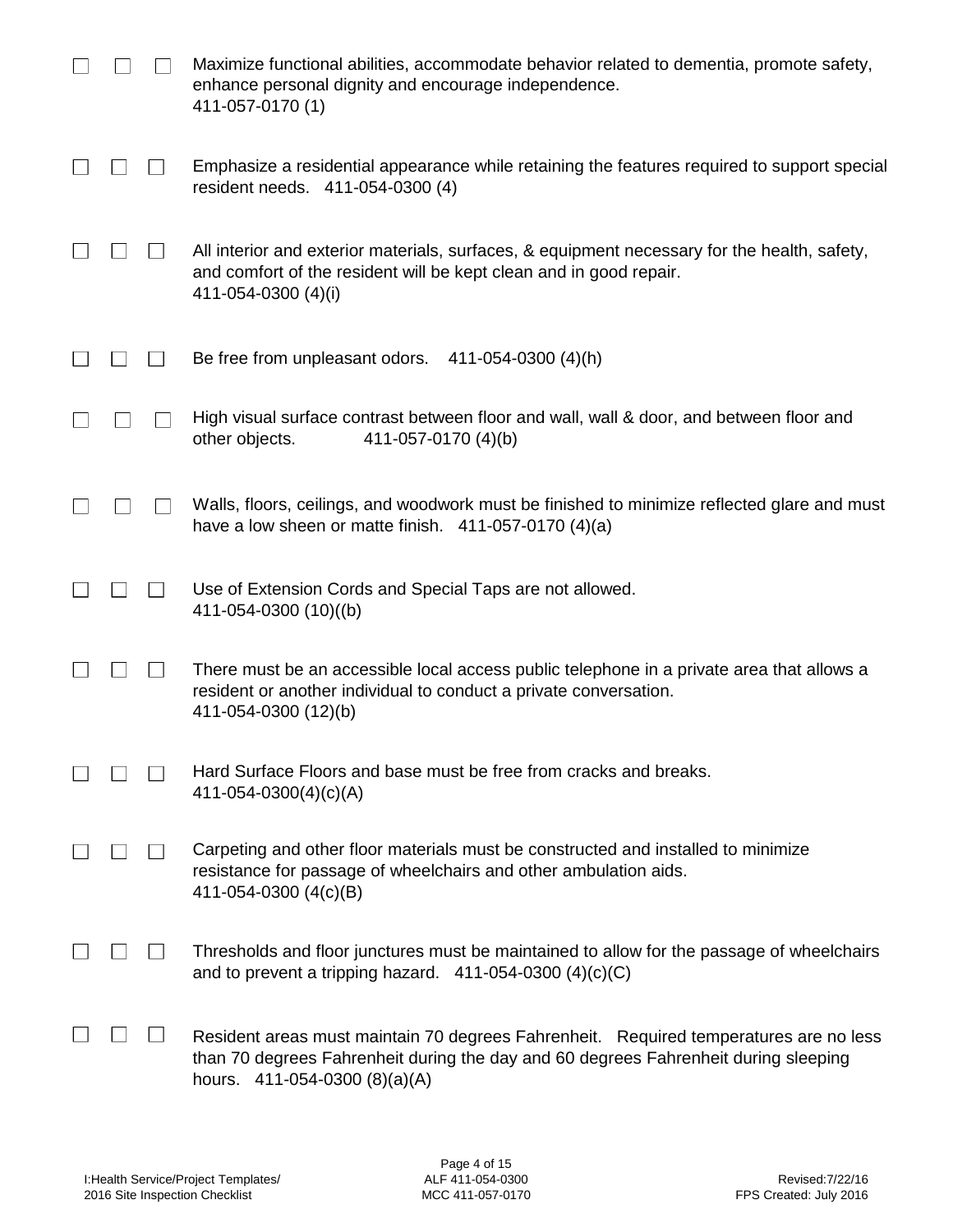$\begin{array}{ccc} \square & \square & \square \end{array}$ Effective 1/15/15 wall heaters are not acceptable in new construction or remodeling. Covers, grates, or screens of wall heaters and associated heating elements may not exceed 120 degrees Fahrenheit when they are installed in locations that are subject to incidental contact by individuals or with combustible material. 411-054-0300 (8)(c)

| <b>COMMON AREAS</b>        |                                                                                                                                                                                                                                   |  |  |
|----------------------------|-----------------------------------------------------------------------------------------------------------------------------------------------------------------------------------------------------------------------------------|--|--|
|                            | <b>CORRIDORS:</b>                                                                                                                                                                                                                 |  |  |
| <b>YES NO</b><br><b>NA</b> | Walls, floors, ceilings, and woodwork must be finished to minimize reflected glare and must<br>have a low sheen or matte finish. $411-057-0170(4)(a)$                                                                             |  |  |
|                            | Handrails must be installed at one or both sides of resident-use corridors.<br>411-054-0300 $(4)(b)(C)$                                                                                                                           |  |  |
|                            | Lighting fixtures and circuitry must conform to lighting intensities in Table 2.<br>411-057-0170 (3)(b)(B)<br>Corridors (Day) Ambient = 30 FC<br>Reading @ Corridor 30" AFF =                                                     |  |  |
|                            | Lighting fixtures and circuitry must conform to lighting intensities in Table 2.<br>411-057-0170 (3)(b)(B)<br>Corridors (Night/Sleeping) Ambient = 10 FC<br>Reading @ Corridor 30" AFF =                                          |  |  |
|                            | Lighting fixtures and circuitry must conform to lighting intensities in Table 2.<br>411-057-0170 (3)(b)(B)<br>Exit Stairways and Landings (Value Contract on Edge) <b>Ambient</b> = 30 FC<br>Reading @ Stairs & Landing 30" AFF = |  |  |
| <b>ELEVATORS:</b>          |                                                                                                                                                                                                                                   |  |  |
| YES NO<br><b>NA</b>        |                                                                                                                                                                                                                                   |  |  |
|                            | Facilities with more than one floor must provide at least one elevator that meets Oregon<br>Elevator Specialty Code. $411-054-0300(4)(g)$                                                                                         |  |  |
|                            | Lighting fixtures and circuitry must conform to lighting intensities in Table 2.<br>411-057-0170 (3)(b)(B)                                                                                                                        |  |  |
|                            | Elevator Interior Ambient = $30$ FC                                                                                                                                                                                               |  |  |
|                            | Reading $@$ 30" AFF =                                                                                                                                                                                                             |  |  |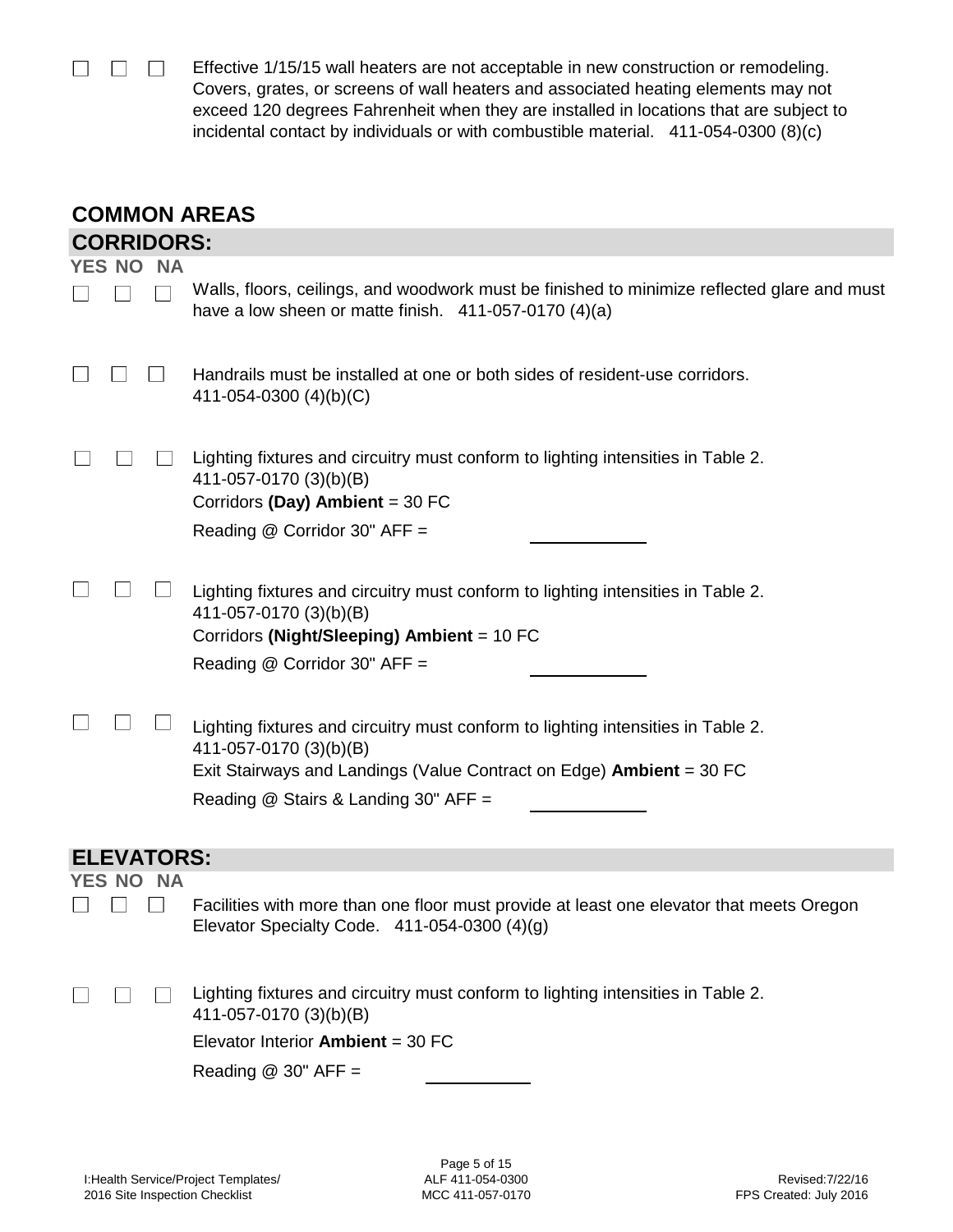| YES NO | <b>NA</b> |                                                                                                                                                                                                                    |
|--------|-----------|--------------------------------------------------------------------------------------------------------------------------------------------------------------------------------------------------------------------|
|        |           |                                                                                                                                                                                                                    |
|        |           | Safe corridors and passageways through the common areas that are free of objects that<br>may cause falls. 411-057-0170 (6)(d)                                                                                      |
|        |           | Windows must have coverings which diffuse daylight and minimize glare with blocking all<br>natural light during the day. $411-057-0170(3)(b)(D)$                                                                   |
|        |           | ALF must include lounge and activity areas for social and recreational-use.<br>411-054-0300 (6)(c)                                                                                                                 |
|        |           | If a stove is provided in the activities or common-use area, and is available for resident-use,<br>a keyed, remote switch, or other safety devise must be provided to ensure staff control.<br>411-054-0300 (6)(d) |
|        |           | Lighting fixtures and circuitry must conform to lighting intensities in Table 2.<br>411-057-0170<br>Visiting Area (Day) Ambient = $30$ FC<br>Reading $@$ 30" AFF =                                                 |
|        |           | Lighting fixtures and circuitry must conform to lighting intensities in Table 2.<br>411-057-0170 (3)(b)(B)<br>Visiting Area (Night) Ambient = $10$ FC<br>Reading $@30"$ AFF =                                      |
|        |           | Lighting fixtures and circuitry must conform to lighting intensities in Table 2.<br>411-057-0170 (3)(b)(B)<br>Activity Areas, Ambient = 30 FC<br>Reading $@$ 30" AFF =                                             |
|        |           | Lighting fixtures and circuitry must conform to lighting intensities in Table 2.<br>411-057-0170 (3)(b)(B)<br>Activity Areas, Task = $50$ FC<br>Reading @ work surface =                                           |
|        |           |                                                                                                                                                                                                                    |
| YES NO | <b>NA</b> | <b>OUTDOOR RECREATION AREAS (Required):</b>                                                                                                                                                                        |
|        |           | Must be accessible & available to all.<br>411-054-0300 (3)(f)                                                                                                                                                      |

MCC Fencing that is: 411-057-0170 (5)(b) & (5)(d)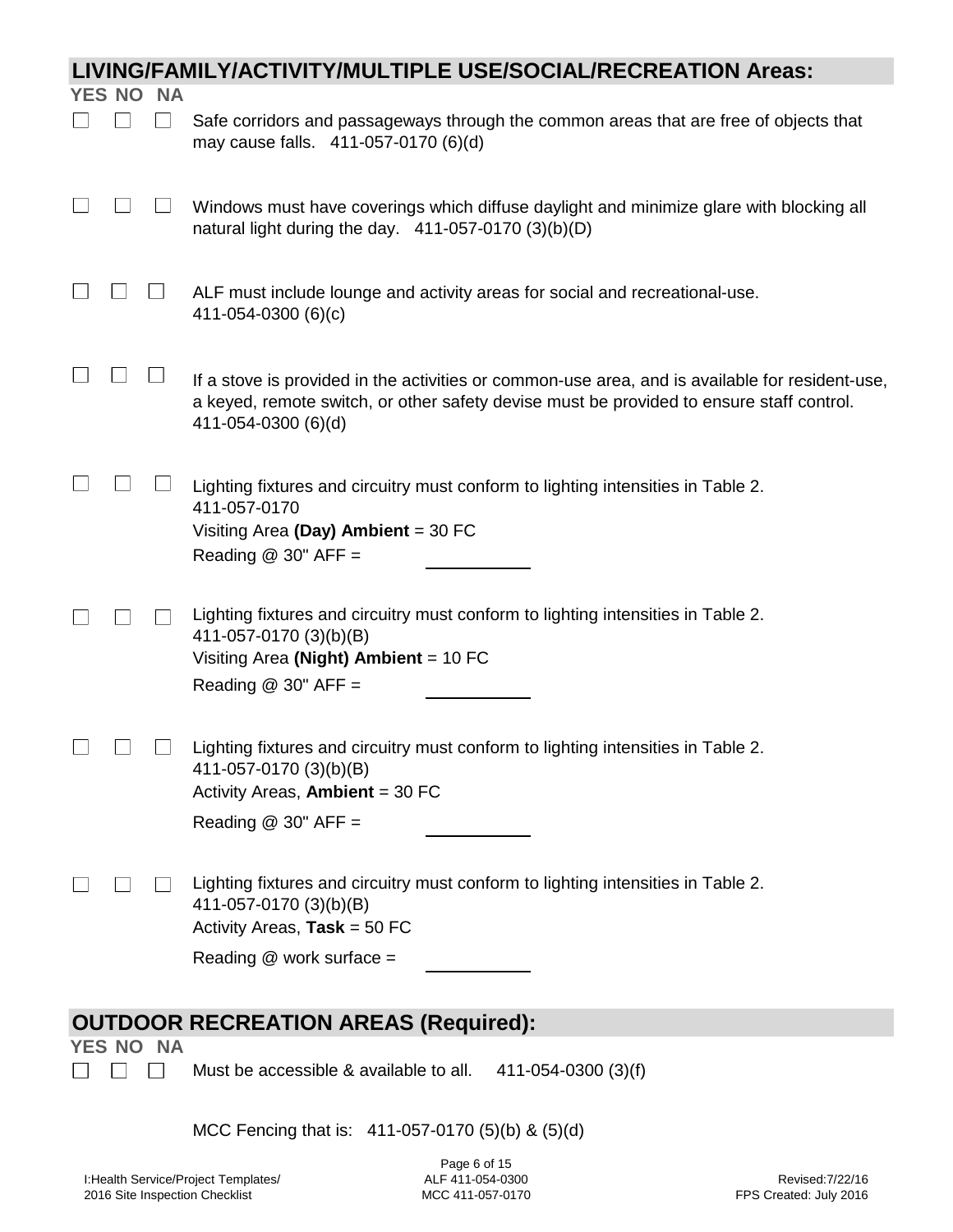|     | $\Box$    | $\Box$              | 6 feet high<br>Reduces risk of elopement<br>Maintained In functional condition<br>Furniture sufficient in weight & stability, to prevent injury or aid in elopement. |
|-----|-----------|---------------------|----------------------------------------------------------------------------------------------------------------------------------------------------------------------|
|     |           | $\perp$             | ALF Perimeter fencing unsecured, securing requires a waiver.<br>$411 - 054 - 0300(3)(g)$                                                                             |
|     |           |                     | ALF Lighting must be equal to a minimum of $5$ FC 411-054-0300 (3)(f)<br>$Reading =$                                                                                 |
|     |           |                     |                                                                                                                                                                      |
|     |           | <b>DINING ROOM:</b> |                                                                                                                                                                      |
|     | YES NO    | <b>NA</b>           |                                                                                                                                                                      |
|     |           |                     | Must have a free flow of movement to and from common & personal spaces.<br>411-057-0170 (6)(a)                                                                       |
|     |           |                     | Windows must have coverings which diffuse daylight and minimize glare with out blocking<br>all natural light during the day. 411-057-0170 (6)(D)                     |
|     |           |                     | MCC=Lighting fixtures and circuitry must conform to lighting intensities in Table 2.<br>411-057-0170 (3)(b)(B)<br>Dining (Active Hours) Ambient = 30 FC              |
|     |           |                     |                                                                                                                                                                      |
|     |           |                     | Reading $@$ 30" AFF =                                                                                                                                                |
|     |           |                     | MCC=Lighting fixtures and circuitry must conform to lighting intensities in Table 2.<br>411-057-0170 (3)(b)(B)<br>Dining (Active Hours) Task = 50 FC                 |
|     |           |                     | Reading @ table surface =                                                                                                                                            |
|     |           |                     |                                                                                                                                                                      |
|     |           |                     | Hot Water temperatures serving dietary areas must meet OAR 333-150-0000 (Food<br>Sanitation Rules.) 411-054-0300 (9)(b)                                              |
|     |           |                     | Water Temp = $135$ degrees<br>$Reading =$                                                                                                                            |
|     |           |                     |                                                                                                                                                                      |
|     |           |                     | <b>SHARED SERVICE ROOMS:</b>                                                                                                                                         |
| YES | <b>NO</b> | <b>NA</b>           |                                                                                                                                                                      |
|     |           |                     | MCC=Lighting fixtures and circuitry must conform to lighting intensities in Table 2.<br>411-057-0170 (3)(b)(B)<br>Barber/Beautician Ambient = 50 FC                  |
|     |           |                     | Reading $@$ 30" AFF =                                                                                                                                                |
|     |           |                     |                                                                                                                                                                      |
|     |           |                     | MCC=Lighting fixtures and circuitry must conform to lighting intensities in Table 2.<br>411-057-0170 ()3)(b)(B)                                                      |
|     |           |                     | Page 7 of 15                                                                                                                                                         |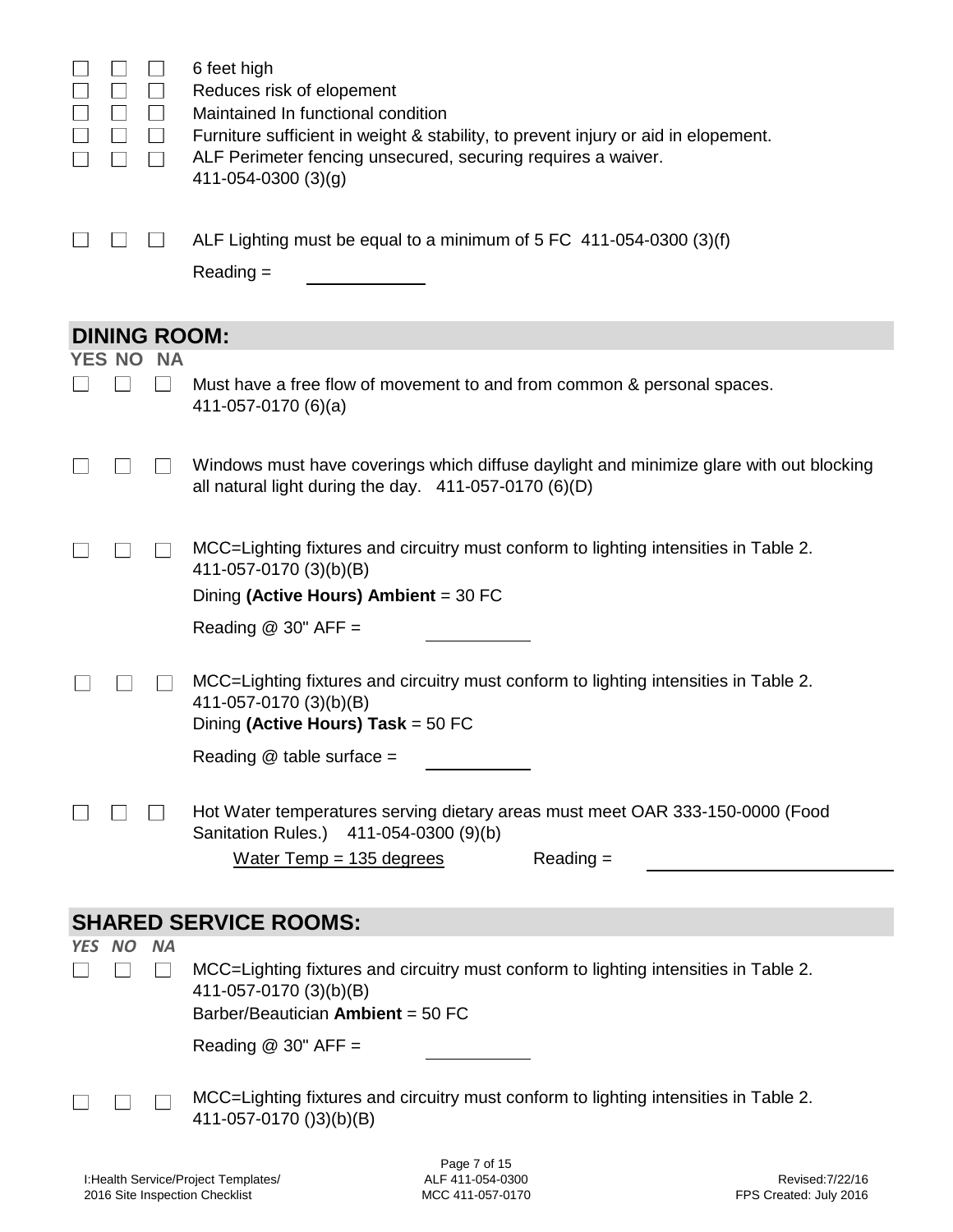|                            | Chapel or Quiet Area, Ambient = $30$ FC                                                                                                                        |  |
|----------------------------|----------------------------------------------------------------------------------------------------------------------------------------------------------------|--|
|                            | Reading $@$ 30" AFF =                                                                                                                                          |  |
|                            |                                                                                                                                                                |  |
|                            | MCC=Lighting fixtures and circuitry must conform to lighting intensities in Table 2.<br>411-057-0170 (3)(b)(B)<br>Administrative Areas, Ambient = 30 FC        |  |
|                            | Reading $@$ 30" AFF =                                                                                                                                          |  |
|                            | MCC=Lighting fixtures and circuitry must conform to lighting intensities in Table 2.<br>411-057-0170 (3)(b)(B)<br>Administrative Areas, Task = 50 FC           |  |
|                            | Reading @ work surface =                                                                                                                                       |  |
|                            |                                                                                                                                                                |  |
| <b>NA</b><br>YES NO        | <b>PUBLIC RESTROOMS:</b>                                                                                                                                       |  |
|                            | ALF must have a accessible public restroom for visitor, staff, and resident-use, convenient<br>to dining and recreation areas. $411-054-0300(6)(a)$            |  |
|                            | Restroom must have: 411-054-0300 (6)(a)(A) & 411-054-0300 (6)(a)(B)<br><b>Toilet</b><br><b>Sink</b>                                                            |  |
|                            | <b>Waste Container</b>                                                                                                                                         |  |
| $\Box$                     | Hand drying means that can not be reused<br>Manually operated emergency call system                                                                            |  |
|                            |                                                                                                                                                                |  |
|                            | All toilet and shower rooms must be equipped with a mechanical exhaust fan or central<br>exhaust system that discharges to the outside.<br>411-054-0300 (8)(b) |  |
| <b>MEDICATION STORAGE:</b> |                                                                                                                                                                |  |
| YES NO<br><b>NA</b>        | An ALF must provide a secure space for medical storage<br>$411 - 054 - 0300(7)(a)$                                                                             |  |
|                            | Including in same area:                                                                                                                                        |  |
|                            | Access to a sink<br>Cold storage                                                                                                                               |  |
|                            | Space for necessary medical supplies and equipment must be provided                                                                                            |  |

## **KITCHEN:**

#### **YES NO NA**  $\begin{array}{ccc} \square & \square & \square \end{array}$

A separate janitor closet or alcove with a floor or service sink and storage for cleaning tools and supplies. 411-054-0300 (7)(e)(E)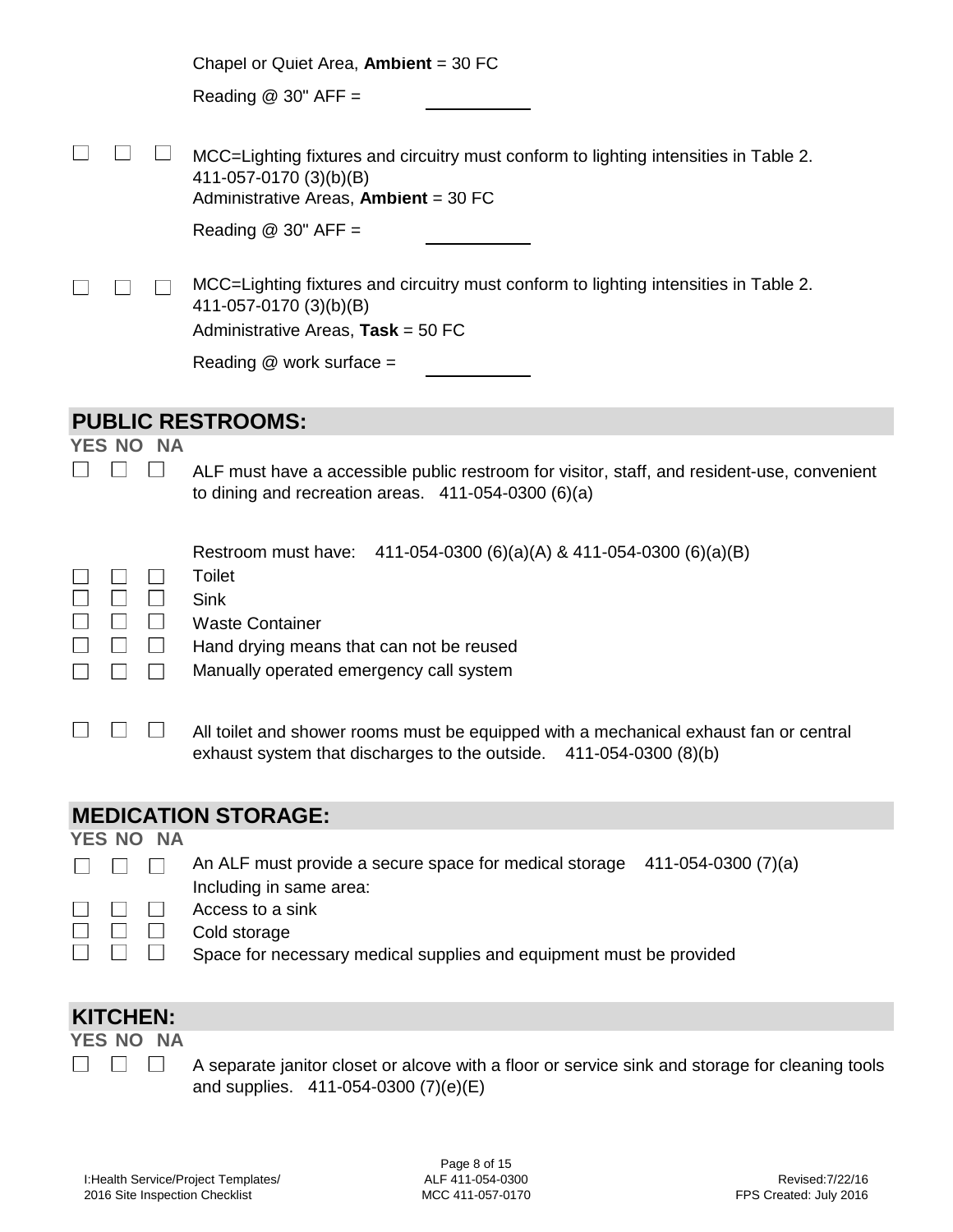|                 | Kitchen must have storage for a mop, other cleaning tools, and supplies used for dietary<br>areas. Such tools must be separate from those used in toilet rooms, resident rooms, and<br>other support areas. 411-054-0300 (7)(e)(D) |
|-----------------|------------------------------------------------------------------------------------------------------------------------------------------------------------------------------------------------------------------------------------|
|                 | Storage must be available for cookbooks, diet planning information, and records.<br>411-054-0300 (7)(e)(G)                                                                                                                         |
|                 | Dry storage space, not subject to freezing, for a minimum one-week supply of staple foods.<br>411-054-0300 (7)(e)(A)                                                                                                               |
|                 | Refrigeration space for a two day supply of perishable foods. Must be at proper temp.<br>411-054-0300 (7)(e)(B)<br>$Temp =$                                                                                                        |
|                 | Freezer space to store a two day supply of perishable foods. Must be at proper temp.<br>411-054-0300 (7)(e)(B)<br>$Temp =$                                                                                                         |
|                 | Storage for all dishware, utensils, and cooking utensils used by residents must meet OAR<br>333-150-0000 Food Sanitation Rules. 411-054-0300 (7)(e)(C)                                                                             |
|                 | Garbage storage in food preparation area must be enclosed and separate from food<br>storage. 411-054-0300 (7)(e)(F)                                                                                                                |
|                 | Walls & Ceilings must be cleanable and finished smooth per OAR 333-150-0000.<br>411-054-0300 (4)(f)                                                                                                                                |
|                 | Wall base shall be continuous and coved with the floor material, tightly sealed to the wall,<br>and constructed without voids that can harbor insects or moisture.<br>411-054-0300 (7)(e)(H)                                       |
|                 | Hot Water temperatures serving dietary areas must meet OAR 333-150-0000 (Food<br>Sanitation Rules.) 411-054-0300 (9)(b)                                                                                                            |
|                 | Water Temp = $135$ degrees<br>$Reading =$                                                                                                                                                                                          |
| <b>LAUNDRY:</b> |                                                                                                                                                                                                                                    |

# **LAUNDRY:**

**YES NO NA**  $\begin{array}{ccc} \square & \square & \square \end{array}$ 

Must be separate from food preparation and other resident use areas. 411-054-0300 (7)(c)(B)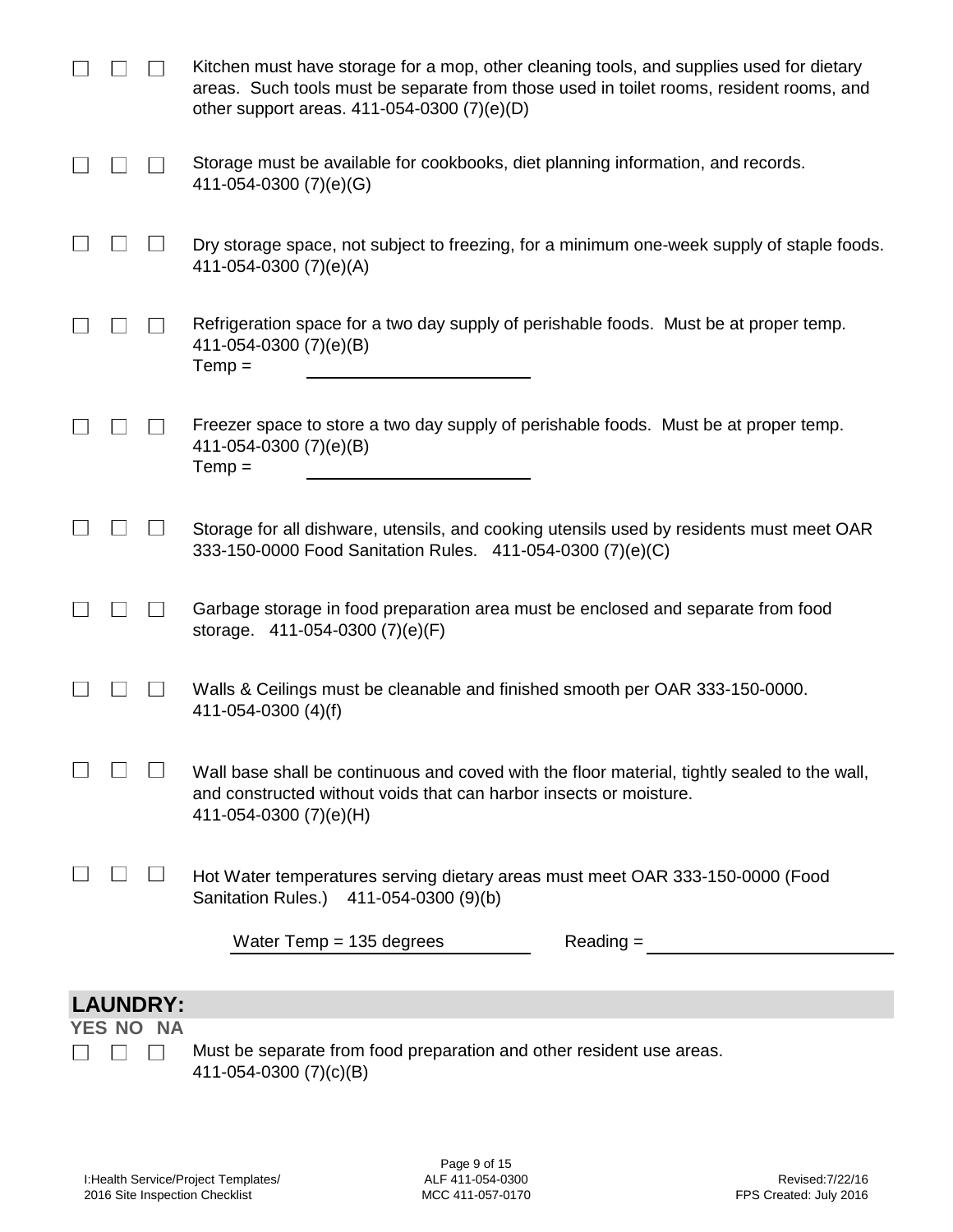|               |           | Laundry facilities may be located to allow for both resident and staff use. If combined a<br>time schedule for resident-use is provided and equipment is of residential type.<br>411-054-0300 (7)(c)                                |
|---------------|-----------|-------------------------------------------------------------------------------------------------------------------------------------------------------------------------------------------------------------------------------------|
|               |           | If primary laundry is not in the building or suitable for resident-use, ALF must provide<br>separate resident-use laundry facilities. 411-054-0300 (7)(c)(A)                                                                        |
|               |           | Resident laundry must: 411-054-0300 (6)(e)<br>Have at least one washer and dryer.<br>Be operable.<br>At no additional cost to residents.                                                                                            |
|               |           | On-site laundry facilities, used by staff for facility and resident laundry, must have capacity<br>for locked storage of chemicals and equipment.<br>411-054-0300 (7)(c)(C)                                                         |
|               |           | ALF must provide covered or enclosed clean linen storage that may be on shelves or carts.<br>Clean linens may be stored in closets outside the laundry area.<br>411-054-0300 (7)(c)(D)                                              |
|               |           | Walls and ceilings must be cleanable.<br>411-054-0300 $(4)(f)$                                                                                                                                                                      |
|               |           | Wall base shall be continuous and coved with the floor material, tightly sealed to the wall,<br>and constructed without voids that can harbor insects or moisture.<br>411-054-0300 (7)(c)(E)                                        |
|               |           | <b>SOILED LINEN PROCESSING:</b>                                                                                                                                                                                                     |
| <b>YES NO</b> | <b>NA</b> |                                                                                                                                                                                                                                     |
|               |           | There must be an area (separate from regular laundry) with closed containers and<br>equipment that ensure the separate storage and handling of soiled linens & clothing.<br>411-054-0300 (7)(d)(A)                                  |
|               |           | Arrangement must provide a one-way flow of soiled linens and soiled clothing from the<br>soiled area to the clean area and preclude potential for contamination of clean linens and<br>clothing.<br>411-054-0300 (7)(d)(B)          |
|               |           | Area must have: 411-054-0300 (7) (d)(C) & (7)(d)(E)<br>Flushing rim clinical sink<br>Hand held rinsing devise @ flushing rim clinical sink<br>Hand wash sink or lavatory<br>Waterproof gloves for personnel handling soiled laundry |
|               |           |                                                                                                                                                                                                                                     |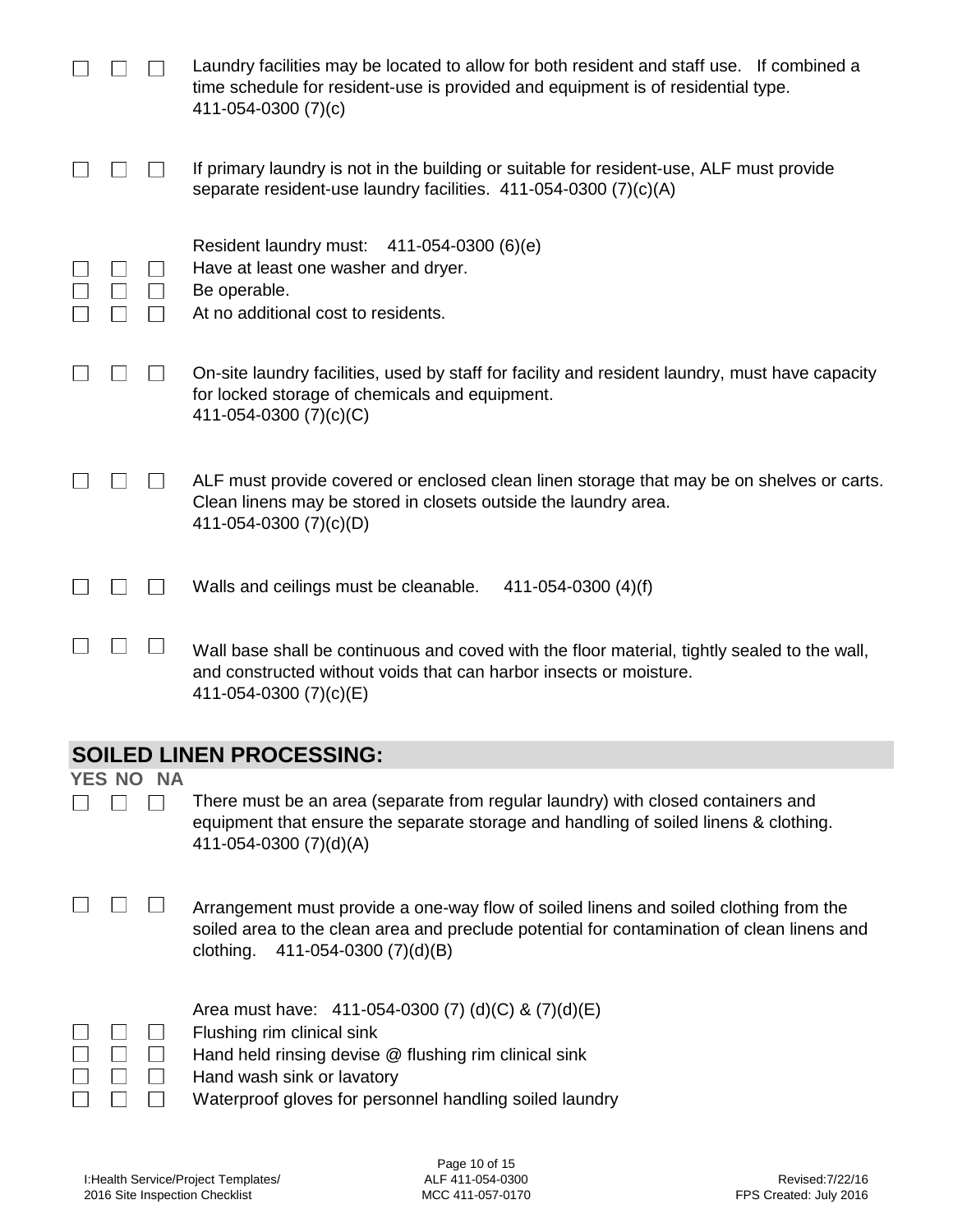|  | Washers must have a minimum wash rinse cycle of 140 degree temperature<br>411-054-0300 (7)(d)(D)<br><b>OR</b>                                                                                      |
|--|----------------------------------------------------------------------------------------------------------------------------------------------------------------------------------------------------|
|  | Use of Chemical disinfectant                                                                                                                                                                       |
|  | Covered or enclosed clean linen storage must be provided and may be on shelves, carts.<br>Clean linen may be stored in closets outside of laundry area.<br>411-054-0300 (7)(d)(F)                  |
|  | Walls and ceilings must be cleanable.<br>$411 - 054 - 0300$ (4)(f)                                                                                                                                 |
|  | Areas wall base shall be continuous and coved with the floor material, tightly sealed to the<br>wall, and constructed without voids that can harbor insects or moisture.<br>411-054-0300 (7)(d)(G) |

#### **JANITOR CLOSET:**

|                               | YES NO NA     |                                                                                   |
|-------------------------------|---------------|-----------------------------------------------------------------------------------|
|                               |               | Facility must have a secured janitor closet. 411-054-0300 (7)(b)(A)<br>Including: |
|                               |               | Storage for supplies & equipment. 411-054-0300 (7)(b)(A)                          |
|                               | $\pm 1$       | Floor or service sink. 411-054-0300 (7)(b)(A)                                     |
| $\mathbf{1}$ and $\mathbf{1}$ | and the first | Wall base shall be continuous and coved with the flooring material, tight         |

Wall base shall be continuous and coved with the flooring material, tightly sealed to the wall, and constructed without voids that can harbor insects or moisture. 411-054-0300 (7)(b)(B)

### **RESIDENT ROOMS/UNITS:**

**YES NO NA**

 $\Box$ 

 $\Box$ 

 $\Box$ 

 $\Box$ 

 $\Box$ 

 $\Box$ 

| Individual rooms must have ID markers to assist residents in recognizing their rooms. |
|---------------------------------------------------------------------------------------|
| 411-057-0170 (8)(c)                                                                   |

 $\Box$  $\Box$ MCC Residents may not be locked out of or inside of their rooms at any time. 411-057-00170 (8)(a)

|  |  |  | All resident units must: 411-054-0300 (5) |
|--|--|--|-------------------------------------------|
|  |  |  |                                           |

- $\begin{array}{ccc} \square & \square & \square \end{array}$ Be accessible for wheelchairs
- $\begin{array}{ccc} \square & \square & \square \end{array}$ Have a private bathroom
- $\Box$  $\Box$   $\Box$ Have a kitchenette facility
	- $\Box$  $\Box$ Adaptable units are not acceptable
		- $\Box$ Have a lockable entry door with lever type handle.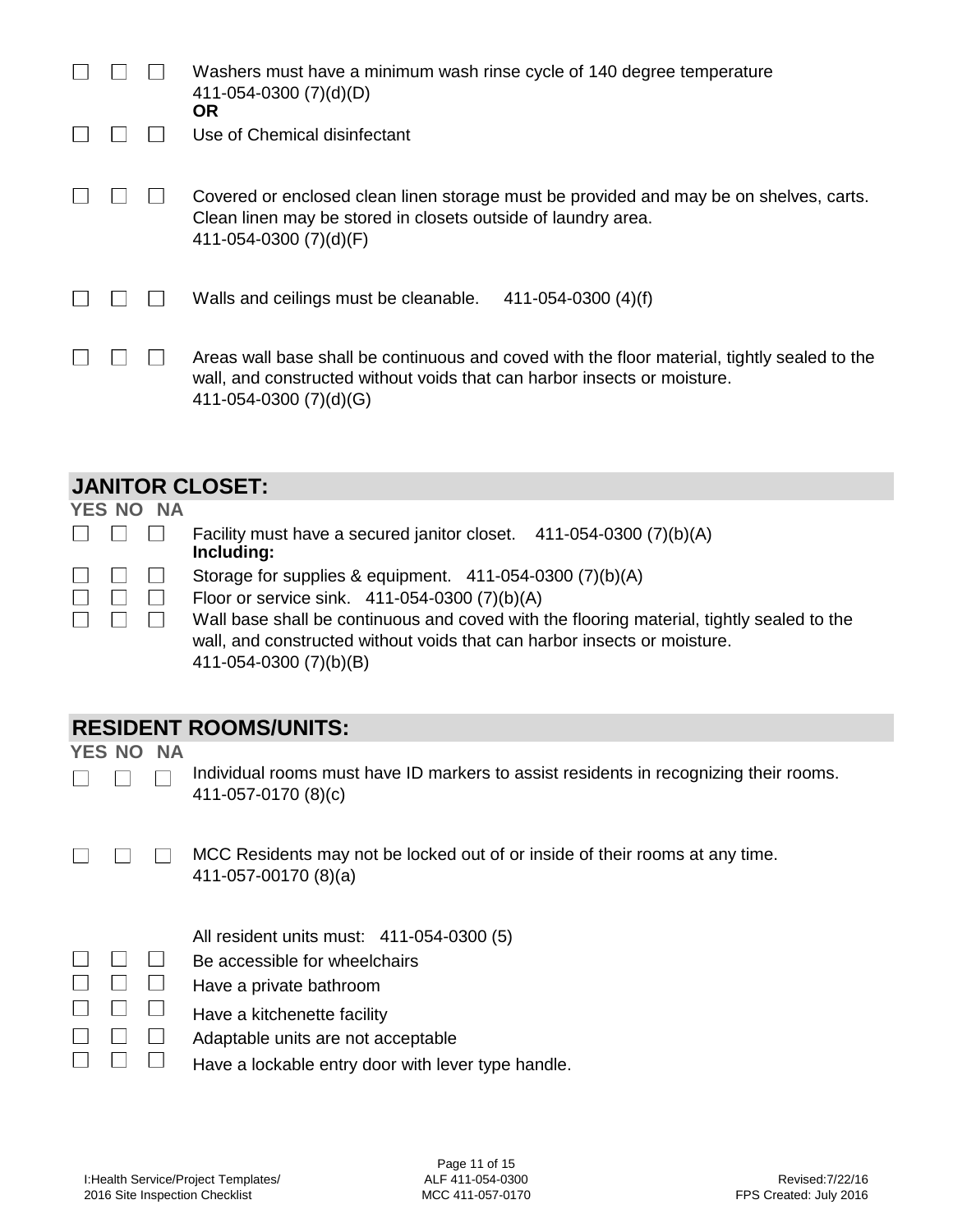|  | Locking device must be included that is released with action of the inside lever. Locks for<br>the entry door must be individually keyed, master keyed, and a key supplied to the resident.<br>411-054-0300 (5)(d)(A) |
|--|-----------------------------------------------------------------------------------------------------------------------------------------------------------------------------------------------------------------------|
|  | ALF must provide a call system that connects resident units to the care staff center or staff<br>pagers. Wireless systems are allowed.<br>411-054-0300 (11)                                                           |
|  | If a public address or intercom system exists it must be used for emergencies only.<br>411-057-0170 (7)                                                                                                               |
|  | The unit exit door must open to an indoor, temperature controlled common-use area or<br>common corridor. 411-054-0300(5)(d)(B)                                                                                        |
|  | Each unit must have an entry door that does not swing into the exit corridor.<br>411-054-0300 (d)                                                                                                                     |
|  | Residents must be encouraged to decorate and furnish their rooms with personal items and<br>furnishings based on the residents needs, preferences, and appropriateness.<br>411-057-0170 (8)(b)                        |
|  | Unit Windows must be equipped with curtains or blinds for privacy and control of sunlight.<br>411-054-0300 (5)(c)(B)                                                                                                  |
|  | Each resident's living room and bedroom must have an exterior window.<br>411-054-0300 (5)(c)A)                                                                                                                        |
|  | Operable second floor windows must be designed to prevent accidental falls when sill<br>heights are lower than $36"$ AFF. 411-054-0300 (5)(c(C)                                                                       |
|  | Closet/Storage rods must be a minimum of 4' in length.<br>411-054-0300 (5)(b)(A)                                                                                                                                      |
|  | Closet/Storage rods must be adjustable for height or fixed for reach ranges between 9" to<br>48" per building codes.<br>411-054-0300 (5)(b)(B)                                                                        |
|  | A lockable storage space must be provided for the safekeeping of a resident's small<br>valuable items and funds. Both the administrator and resident may have keys.<br>411-054-0300 (5)(b)(D)                         |
|  | Each unit must have at lease one telephone jack to allow for individual phone service.<br>411-054-0300 (12)(a)                                                                                                        |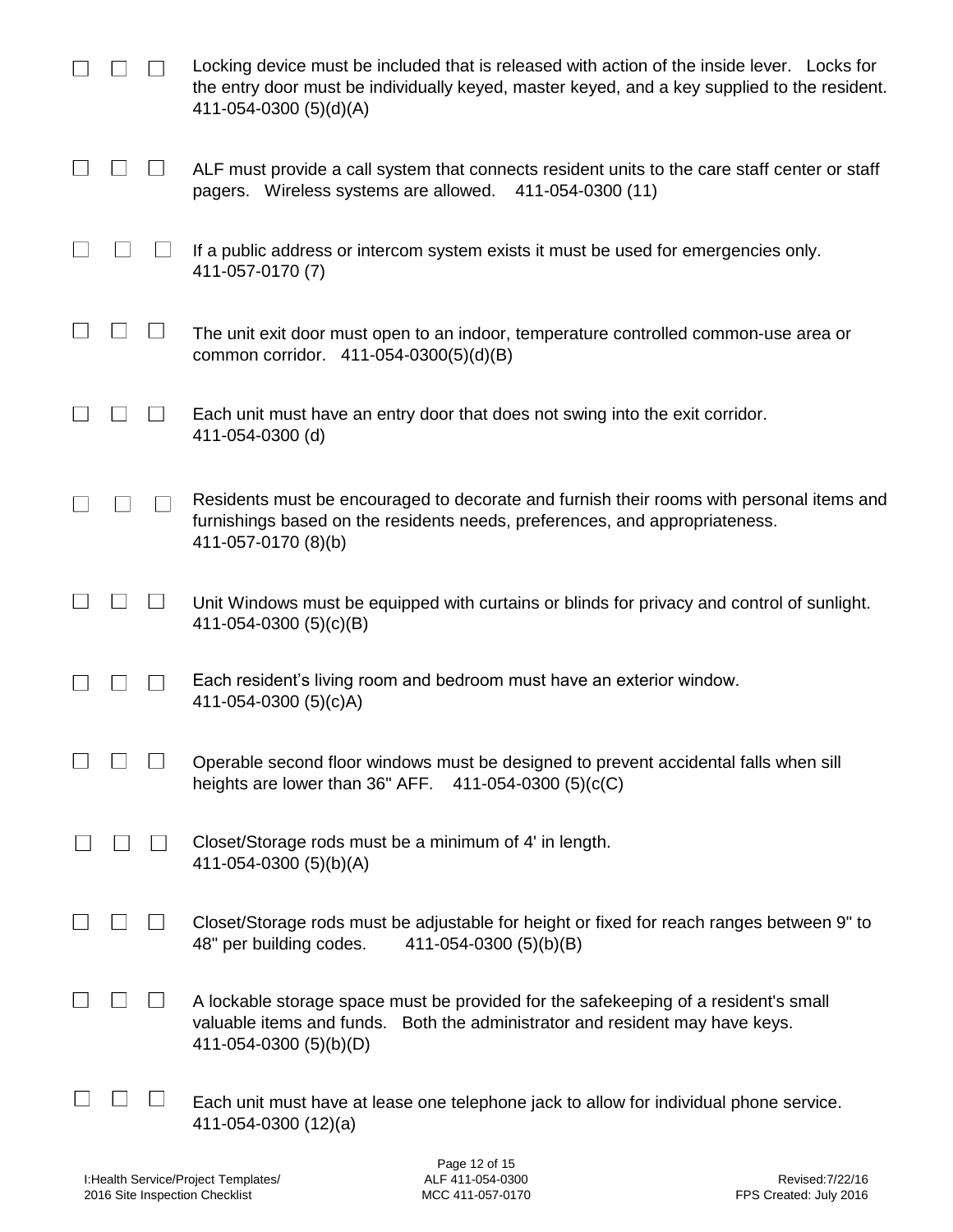|  | An ALF must provide a television antenna or cable system with an outlet in each resident<br>unit. 411-054-0300 (13)                                                               |
|--|-----------------------------------------------------------------------------------------------------------------------------------------------------------------------------------|
|  | Ventilation in each unit must occur via an open window to the outside, or with a mechanical<br>venting system providing air supply taken from the outside.<br>411-054-0300 (8)(d) |
|  | Each unit must have individual thermostatic heating controls. $411-054-0300(8)(a)(C)$                                                                                             |
|  | MCC=Lighting fixtures and circuitry must conform to lighting intensities in Table 2.<br>411-057-0170 (3)(b)(B)<br>Unit Entrance, Ambient = $30$ FC<br>Reading $@30"$ AFF =        |
|  | MCC=Lighting fixtures and circuitry must conform to lighting intensities in Table 2.<br>411-057-0170 (3)(b)(B)<br>Unit Living Room, Task = $75$ FC<br>Reading @ work surface =    |
|  | MCC=Lighting fixtures and circuitry must conform to lighting intensities in Table 2.<br>411-057-0170 (3)(b)(B)<br>Unit Living Room, Ambient = 30 FC<br>Reading $@$ 30" AFF =      |
|  | MCC=Lighting fixtures and circuitry must conform to lighting intensities in Table 2.<br>411-057-0170 (3)(b)(B)<br>Wardrobe, Ambient = $30$ FC<br>Reading $@30"$ AFF =             |
|  | MCC=Lighting fixtures and circuitry must conform to lighting intensities in Table 2.<br>411-057-0170 (3)(b)(B)<br>Bedroom (Day) Ambient = 30 FC<br>Reading $@$ 30" AFF =          |
|  | MCC=Lighting fixtures and circuitry must conform to lighting intensities in Table 2.<br>411-057-0170 (3)(b)(B)<br>Bedroom (Day) Task = 75 FC<br>Reading @ work surface =          |
|  |                                                                                                                                                                                   |

# **RESIDENT BATHROOMS:**

**YES NO NA**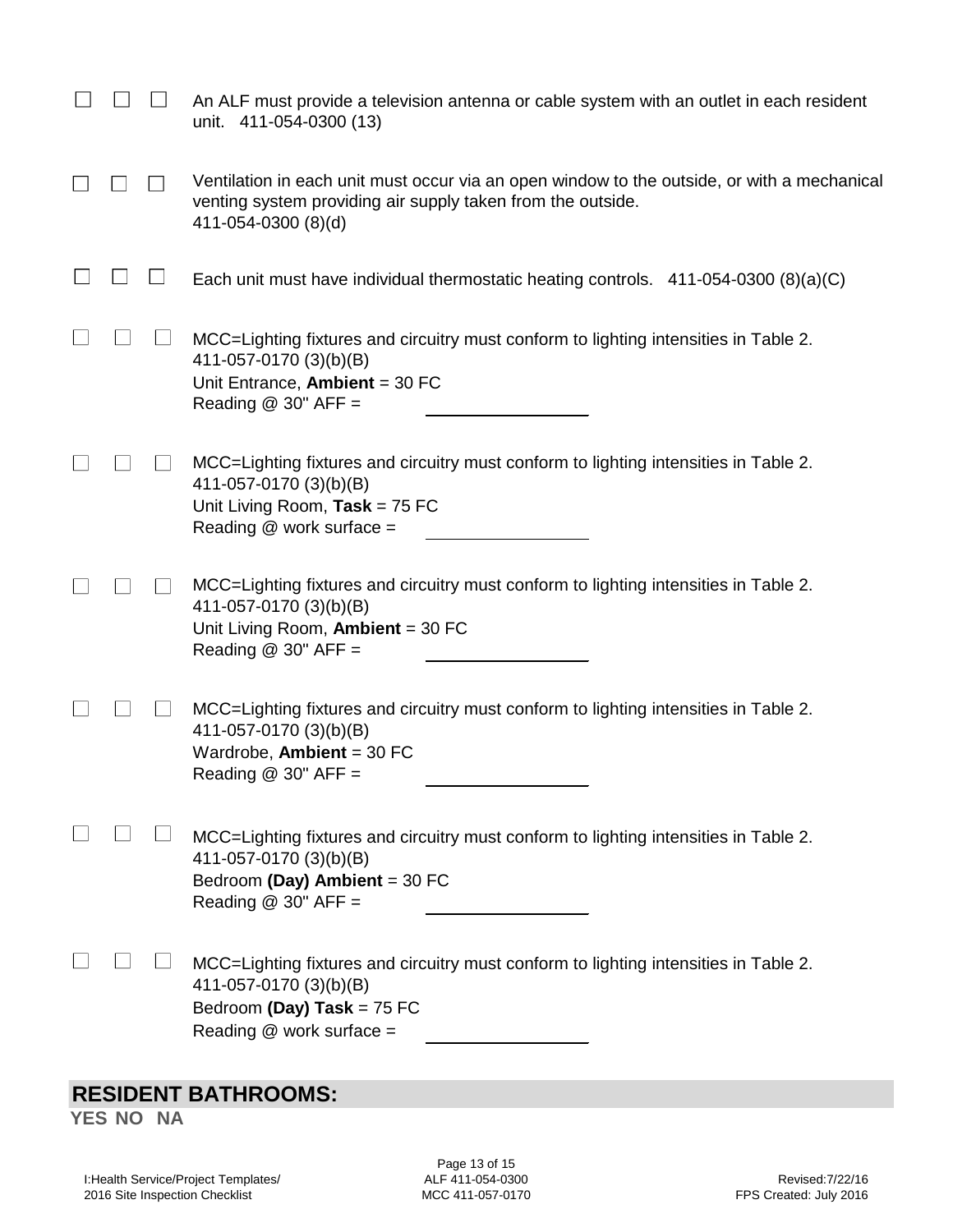| $\Box$<br>$\mathbf{L}$ | Bathrooms must be:<br>411-054-0300 (5)(e); (5)(e)(A)<br>A separate room<br>Toilet<br>Sink<br>Mirror<br>Toilet paper holder<br><b>Towel Bar</b><br>Storage for toiletry items<br>Roll in curb less Shower<br>Door that opens outward or slides into the wall |
|------------------------|-------------------------------------------------------------------------------------------------------------------------------------------------------------------------------------------------------------------------------------------------------------|
|                        | Showers must have: 411-054-0300 (5)(e)(B)<br>Slip resistant floor surface in front of roll in showers<br>Hand Held shower head<br>Cleanable shower curtain<br>Appropriate grab bars                                                                         |
|                        | All toilet and shower rooms must be equipped with a mechanical exhaust fan or central<br>exhaust system that discharges to the outside.<br>411-054-0300 (8)(b)                                                                                              |
|                        | A manually operated emergency call system must be provided in each toilet & bathing<br>facility used by residents and visitors. 411-054-0300 (11)(a)                                                                                                        |
|                        | MCC=Lighting fixtures and circuitry must conform to lighting intensities in Table 2.<br>411-057-0170 (3)(b)(B)<br>Makeup/Shaving Vanity, Ambient = 30 FC<br>Reading $@$ 4' AFF =                                                                            |
|                        | MCC=Lighting fixtures and circuitry must conform to lighting intensities in Table 2.<br>411-057-0170 (3)(b)(B)<br>Makeup Shaving Vanity, $Task = 60$ FC<br>Reading $@$ work surface =                                                                       |
|                        | MCC=Lighting fixtures and circuitry must conform to lighting intensities in Table 2.<br>411-057-0170 (3)(b)(B)<br>Shower/Bathing Room, Ambient = 30 FC<br>Reading $@$ 30" AFF =                                                                             |
|                        | Hot water temperature in residents units must be maintained within a range of 110 - 120<br>degrees Fahrenheit.<br>$411 - 054 - 0300(9)(a)$<br>$Reading =$                                                                                                   |
|                        | Page 14 of 15                                                                                                                                                                                                                                               |